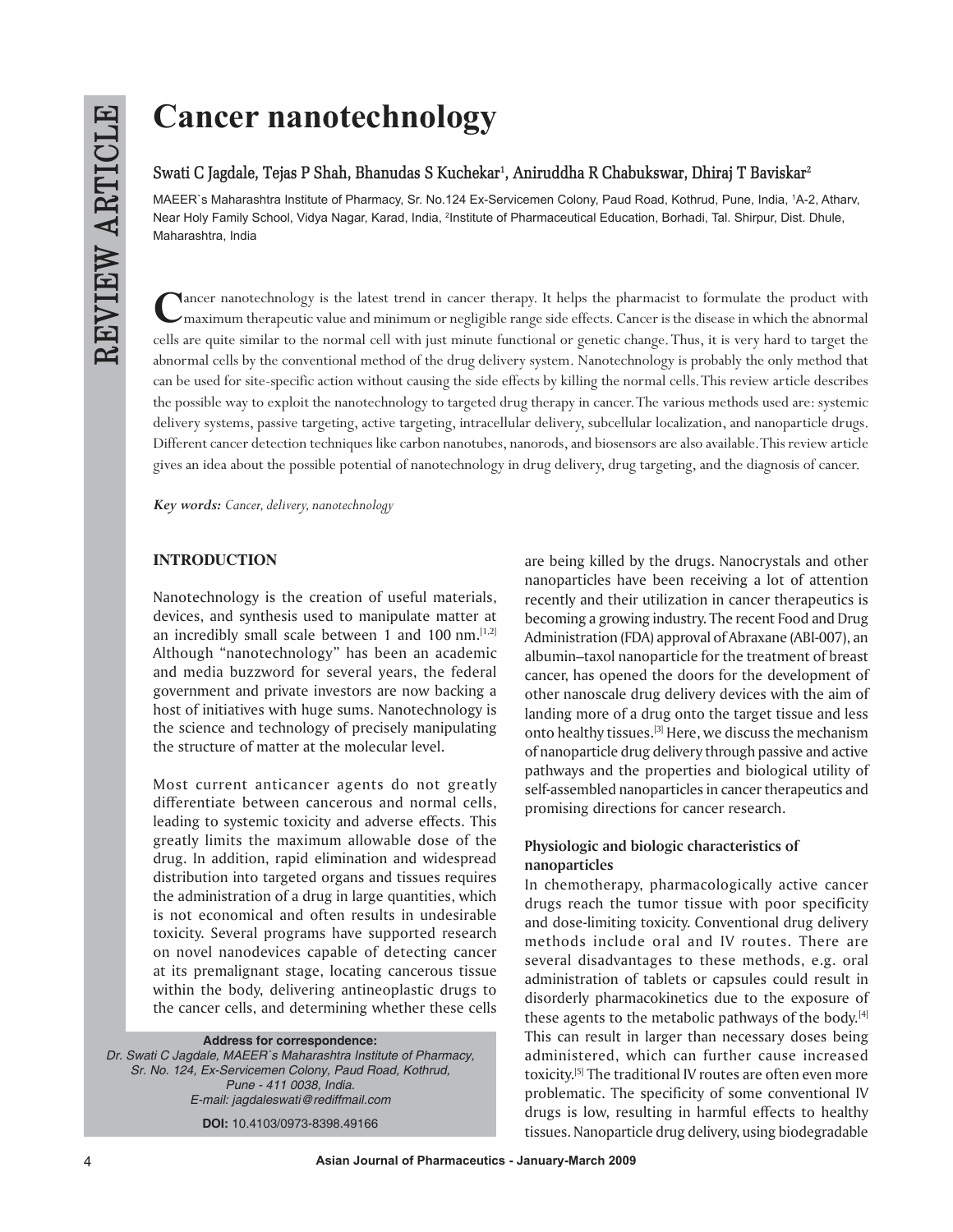polymers, provides a more efficient, less harmful solution to overcome some of these problems. It was in 1975 that Ringdorf proposed a polymer–drug conjugate model that could enhance the delivery of an anticancer model. $[6,7]$ He proposed that the pharmacologic properties of a polymer–drug conjugate model could be manipulated by changing the physical and the chemical properties of the polymer. For example, an insoluble drug can be made water-soluble by introducing solubilizing moieties into the polymer, thereby improving its bioavailability and biodegradability. The delivery of the drug to the target tissue can be achieved primarily in two ways: passive and active.

## **NANOTECHNOLOGY IN CANCER THERAPY**

#### **Systemic delivery systems**

#### *Passive targeting*

For systemic therapy, passive and active targeting strategies are utilized. Passive targeting relies on the properties of the delivery system and the disease pathology in order to preferentially accumulate the drug at the site of interest and avoid nonspecific distribution. Maeda and colleagues<sup>[8,9]</sup> first described the enhanced permeability and retention (EPR) effect in murine solid tumor models and this phenomenon has been confirmed. When polymer– drug conjugates are administered, 10- to 100-fold higher concentrations can be achieved in the tumors due to EPR compared with the administration of free drug. $[10,11]$ Other approaches for passive targeting involve the use of a specific stimuli-sensitive delivery system that can release the encapsulated payload only when such stimuli are present.[12-14] The physically encapsulated DNA in polyethylene glycol (PEG)-modified gelatin nanoparticles was found to be more effective *in vitro* and *in vivo* in transfection of reporter plasmid DNA expressing green fluorescent protein and  $\beta$ -galactosidase.[15-19]

## *Active targeting*

Active targeting to the disease site relies on addition to PEG modification of nanocarriers to enhance circulation time and achieve passive targeting coupling of a specific ligand on the surface that will be recognized by the cells present at the disease site.<sup>[20,21]</sup> When the surface of the nanocarriers is modified with folic acid, they can be targeted to the tumor cells that overexpress folate receptors. Recently, Farokhzad *et al*. [22] have elegantly described the use of aptamers, nucleic acid constructs that specifically recognize prostate membrane antigen on prostate cancer cells. The aptamer technology provides an additional strategy for active targeting to tumor cells in the body using a monoclonal antibody, 2C5, which specifically recognizes antinuclear histones. Scientists have developed various strategies for active targeted delivery of drugs to the tumor mass using liposomes and micellar delivery systems.[23,24] Other groups have used transferrin, an iron-binding protein, $[25]$  for surface modification of nanocarriers for delivery to tumors.<sup>[26]</sup> [Figure 1].



**Figure 1:** Passive tumor-targeting ptencio flong circulation (e.g. poly(ethylene glycol)-modified nanoparticles to solid tumor upon systemic administration by exploiting the difference in the vasculature

| <b>Cancer statistics</b>    |                      |                  |
|-----------------------------|----------------------|------------------|
| <b>Cancer type</b>          | <b>Estimated new</b> | <b>Estimated</b> |
|                             | cases                | deaths           |
| <b>Bladder</b>              | 67.160               | 13.750           |
| Breast (female - male)      | 178,480 - 2,030      | 40,460 - 450     |
| Colon and rectal (combined) | 153,760              | 52,180           |
| Endometrial                 | 39.080               | 7,400            |
| Kidney (renal cell) cancer  | 43.512               | 10,957           |
| Leukemia (all)              | 44.240               | 21,790           |
| Lung (including bronchus)   | 213,380              | 160,390          |
| Melanoma                    | 59.940               | 8,110            |
| Non-Hodgkin lymphoma        | 63,190               | 18,660           |
| Pancreatic                  | 37,170               | 33,370           |
| Prostate                    | 218,890              | 27,050           |
| Skin (nonmelanoma)          | >1,000,000           | 2,000            |
| Thyroid                     | 33,550               | 1,530            |

#### *Intracellular delivery and subcellular localization*

Once the nanocarriers are delivered to the specific diseased organ or tissue, they may need to enter the cells of interest and ferry the payload to subcellular organelles. In this case, nonspecific or specific cell penetrating strategies need to be adopted.<sup>[27]</sup> Recently, in order to enhance cellular uptake, a surge of research effort has been directed toward development of argenine-rich cell-penetrating peptides.[28]

#### *Nanoparticle drugs*

Nanotechnology is beginning to change the scale and methods of drug delivery. Therapeutic and diagnostic agents can be encapsulated, covalently attached, or adsorbed onto nanoparticles. These approaches can easily overcome drug solubility issues, which has significant implications because more than 40% of the active substances being identified through combinatorial screening programs are poorly soluble in water.[29] Conventional and most current formulations of such drugs are frequently plagued with problems such as poor and inconsistent bioavailability. The widely used attempt at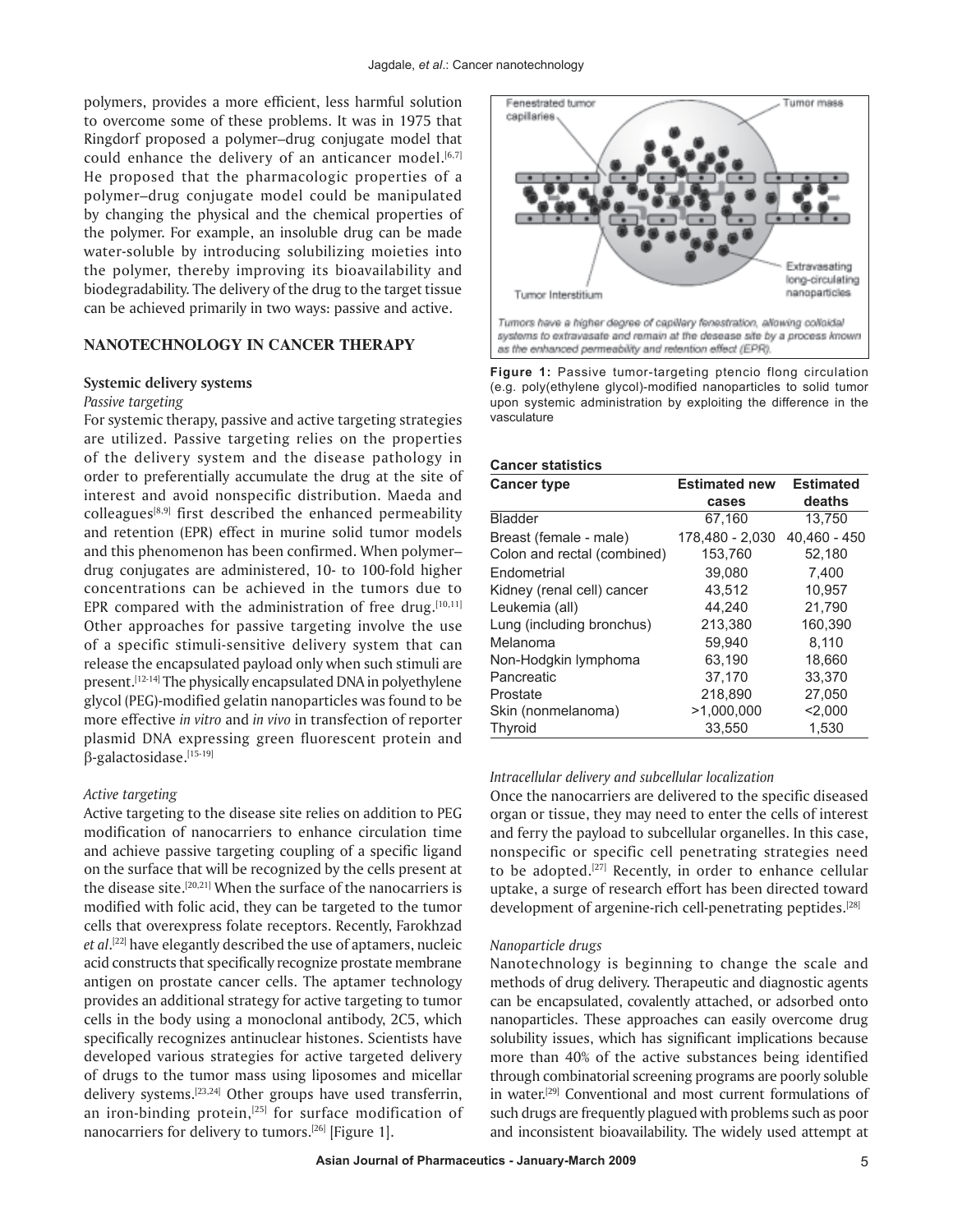enhancing solubility is to generate a salt. For nonionizable compounds, micronization, soft-gel technology, cosolvents, surfactants, or complexing agents have been used.<sup>[30]</sup> For decades, researchers have been developing new anticancer agents and new formulations for delivering chemotherapy drugs.[31] Paclitaxel (TaxolTM) is one of the most widely used anticancer drugs in the clinic. It is a microtubule-stabilizing agent that promotes tubulin polymerization, disrupting cell division and leading to cell death.[32] Because it is poorly soluble in aqueous solution, the formulation available currently is Chremophor  $EL^{[33]}$  (polyethoxylated castor oil) and ethanol.<sup>[34]</sup> In a new formulation approach used in AbraxaneTM, $^{[35]}$ recently approved by the FDA to treat metastatic breast cancer, paclitaxel was conjugated to albumin nanoparticles.<sup>[36]</sup> The formulation is very effective in circumventing side effects of the highly toxic Chremophor EL, which include hypersensitivity reactions, nephrotoxicity, and neurotoxicity.[33] Although the secreted protein, acidic, cysteine-rich, also called osteonectin, protein is believed to improve albumin drug uptake,<sup>[36]</sup> this nanoparticulate drug still exhibits significant side effects. Carrier design and targeting strategies may vary according to the type, developmental stage, and location of the cancer.[37]

## **EARLY CANCER DETECTION**

Bioconjugated particles and devices are also under development for early cancer detection in body fluids such as blood and serum. These nanoscale devices operate on the principles of selectively capturing cancer cells or target proteins. The sensors are often coated with a cancer-specific antibody or other biorecognition ligands so that the capture of a cancer cell or target protein yields an electrical, mechanical, or optical signal for detection. Another promising area of research is the use of nanoparticles for detection and analysis of circulating tumor cells and biomarkers in blood/serum samples.<sup>[34]</sup> Vessella *et al.*[35] have demonstrated the ability to enrich for circulating cancer cells from both bone marrow aspirates and peripheral blood samples. Through the combinatorial use of magnetic nanoparticles and semiconductor quantum dots (QDs), it is possible to increase the ability to capture and evaluate these rare circulating cancer cells.

#### **Nanobarcodes**

Mirkin *et al.*[36] reported an innovative approach for both protein and nucleic acid detection based on biobarcode amplification. This approach uses both colloidal gold nanoparticles and magnetic microbeads, gold nanoparticles modified with both target capture strands and bar code strands that are subsequently hybridized to bar code DNA, and magnetic microparticles modified with target capture strands. In the presence of target DNA,[37] the gold nanoparticles and the magnetic microbeads form sandwich structures that are magnetically separated from the solution and are further washed to remove the unhybridized barcode DNA. The barcodes (hundreds to thousands per target) are detected by using a colorimetric method.

#### **Nanowires**

Nanowires are available in metallic, semiconductor, magnetic, oxide, and polymer compositions and are promising as ultrasmall chemical and biological sensors.[38,39] Functionalized nanowires are coated with capture ligands such as antibodies or oligonucleotides. In the presence of target molecules, the specific binding between target molecule and capture molecule generates an immediate conductivity change within the nanowire that can be measured. Hahm *et al*. [40] measured the achieved detection limit to be on the order of 10 femtomolar (10  $\times$  10<sup>-15</sup>M). They have also developed nanowire arrays for multiplexed cancer biomarker detection,<sup>[41]</sup> which consist of many individual nanowires, each coated with a distinct surface receptor.

## **Carbon nanotubes**

Another type of nanodevice for biomarker detection is the carbon nanotubes (CNTs).<sup>[42]</sup> Use of single-walled CNTs as highresolution atomic force microscopy tips showed that specific sequences of kilo base size DNA can be selectively detected from single-base mismatch sequences.<sup>[43]</sup> This technique enabled the simple and direct detection of specific haplotypes that code for genetic disorders such as cancer. CNT-modified electrodes can amplify the electrochemical signal of guanine bases, which has been used by Wang et al.<sup>[44]</sup> for label-free electrochemical detection of DNA at nanomolar concentrations. More recent work has utilized CNTs coated with alkaline phosphatase as labels for amplified DNA and protein detection.<sup>[45]</sup>

## **Tumor-targeted specific ligands on long-circulating nanocarriers**

To achieve better selective targeting by PEG-coated liposomes or other particulates, targeting ligands were attached to nanocarriers via the PEG spacer arm such that the ligand was extended outside of the dense PEG brush, excluding steric hindrances for its binding to the target receptors.<sup>[46,47]</sup>

## **Nanobiosensors and cancer**

With the progress of biosensor technology, the range of applications expands. Numerous biosensor applications for cancer diagnostics are described. Nanobiosensor plays a very important role in cancer care. Bioconjugated particles<sup>[48]</sup> and devices are also under progress for early cancer detection in body fluids such as blood and serum. These nanoscale devices operate on the principles of selectively capturing cancer cells or target proteins. The sensors are often coated with a cancer-specific antibody or other biorecognition ligands so that the capture of a cancer cell or target protein yields an electrical, mechanical, or optical signal for detection.

#### **CONCLUSION**

Nanotechnology, although in its nascent stage, has a great potential to cure the cancer, with least side effects. It is the technology that will grow in years to come and, probably, the human race will have a 100% cure to cancer.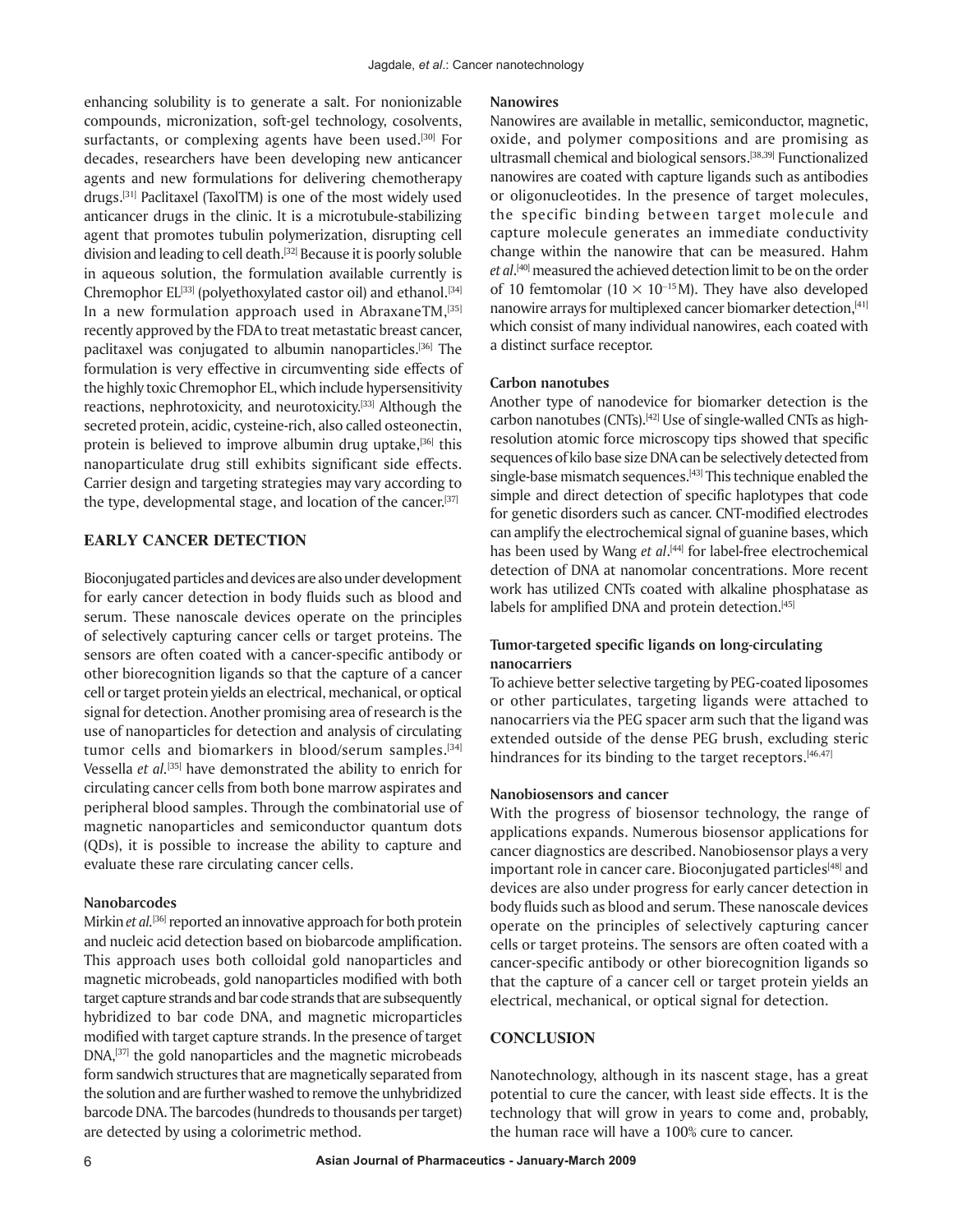## **REFERENCES**

- 1. Alivisatos A. Perspectives on the physical chemistry of semiconductor nanocrystals. J Phys Chem 1996;100:13226-39.
- 2. Suntherland A. Quantum dots as luminescent probes in biological systems. Curr Opin Solid State Mater Sci 2002;6:36-370.
- 3. Perez E. American Pharmaceutical Partners announces presentation of Abraxane survival data. In: 22<sup>nd</sup> annual Miami Breast Cancer Conference; Miami, FL: 2005.
- 4. Williams J, Lansdown R, Sweitzer R, Romanowski M, LaBell R, Ramaswami R, *et al*. Nanoparticle drug delivery system for intravenous delivery of topoisomerase inhibitors. J Control Release 2003;91:167-72.
- 5. Leroux JC, Allemann E, De Jaeghere F, Duelker E, Gurny R. Biodegradable nanoparticles: From sustained release formulation to improved site specific drug delivery. J Control Release 1996;30:339-50.
- 6. Ringdorf H. Structure and properties of pharmacologically active polymers. J Polym Sci Symp 1975;51:135-53.
- 7. Chari RV. Targeted delivery of chemotherapeutics: Tumor-activated prodrug therapy. Adv Drug Deliv Rev 1998;31:89-104.
- 8. Maeda H, Matsumura Y. Tumouritropic and lymphotropic principles of macromolecular drugs. Crit Rev Ther Drug Carrier Syst 1989;6:193-210.
- 9. Ohtsuka N, Konno T, Miyauchi Y, Maeda H. Anticancer effects of arterial administration of the anticancer agent SMANCS with lipiodol on metastatic lymph nodes. Cancer 1987;59:1560-5.
- 10. Shenoy D, Little S, Langer R, Amiji M. Poly (ethylene oxide) modified poly (beta-amino ester) nanoparticles as a pH-sensitive system for tumourtargeted delivery of hydrophobic drugs: part 2. *In vivo* distribution and tumour localization studies. Pharm Res 2005;22:2107-14.
- 11. Shenoy D, Little S, Langer R, Amiji M. Poly (ethylene oxide) modified poly (beta-amino ester) nanoparticles as a pH-sensitive system for tumour-targeted delivery of hydrophobic drugs, Part 1: *In vitro*  evaluations. Mol Pharm 2005;2:357-66.
- 12. Shenoy DB, Amiji MM. Poly (ethylene oxide)-modified poly (epsilon-caprolactone) nanoparticles for targeted delivery of tamoxifen in breast cancer. Int J Pharm 2005;293:261-70.
- 13. Kommareddy S, Tiwari SB, Amiji MM. Long-circulating polymeric nanovectors for tumour-selective gene delivery. Technol Cancer Res Treat 2005;4:615-25.
- 14. Kaul G, Amiji M. Long-circulating poly(ethylene glycol)-modified gelatin nanoparticles for intracellular delivery. Pharm Res 2002;19:1061-7.
- 15. Kaul G, Amiji M. Tumour-targeted gene delivery using poly (ethylene glycol)-modified gelatin nanoparticles: *In vitro* and *in vivo* studies. Pharm Res 2005;22:951-61.
- 16. Kaul G, Amiji M. Cellular interactions and *in vitro* DNA transfection studies with poly (ethylene glycol)-modified gelatin nanoparticles. J Pharm Sci 2005;94:184-98.
- 17. Kommareddy S, Amiji M. Preparation and evaluation of thiolmodified gelatin nanoparticles for intracellular DNA delivery in response to glutathione. Bioconjug Chem 2005;16:1423-32.
- 18. Kommareddy S, Amiji M. Poly (ethylene glycol)-modified thiolated gelatin nanoparticles for glutathione-responsive intracellular DNA delivery. Nanomedicine 2007;3:32-42.
- 19. Kommareddy S, Amiji M. Antiangiogenic gene therapy with systemically administered sFlt-1 plasmid DNA in engineered gelatin-based nanovectors. Cancer Gene Ther 2007;14:488-98.
- 20. Cegnar M, Kristl J, Kos J. Nanoscale polymer carriers to deliver chemotherapeutic agents to tumours. Expert Opin Biol Ther 2005;5:1557-69.
- 21. Wagner E. Programmed drug delivery: Nanosystems for tumour targeting. Exp Opin Biol Ther 2007;7:587-93.
- 22. Farokhzad OC, Karp JM, Langer R. Nanoparticle-aptamer bioconjugates for cancer targeting. Exp Opin Drug Deliv 2006;3:311-24.
- 23. Kirpotin DB, Drummond DC, Shao Y, Shalaby MR, Hong K, Nielsen UB,

*et al*. Antibody targeting of long-circulating lipidic nanoparticles does not increase tumour localization but does increase internalization in animal models. Cancer Res 2006;66:6732-40.

- 24. Elbayoumi TA, Pabba S, Roby A, Torchilin VP. Anti-nucleosome antibody-modified liposomes and lipid-core micelles for tumour targeted delivery of therapeutic and diagnostic agents. J Liposome Res 2007;17:1-14.
- 25. Gupta B, Torchilin VP. Monoclonal antibody 2C5-modified doxorubicin-loaded liposomes with significantly enhanced therapeutic activity against intracranial human brain U-87 MG tumour xenografts in nude mice. Cancer Immunol Immunother 2007;56:1215-23.
- 26. Fishman ML, Cooke PH, Coffin DR. Nanostructure of native pectin sugar acid gels visualized by atomic force microscopy. Biomacromolecules 2004;5:334-41.
- 27. Torchilin VP. Recent approaches to intracellular delivery of drugs and DNA and organelle targeting. Annu Rev Biomed Eng 2006;8:343-75.
- 28. Gupta B, Torchilin VP. Transactivating transcriptional activator mediated Drug Delivery. Expert Opin Drug Deliv 2006;3:177-90.
- 29. Merisko-Liversidge E, Liversidge GG, Cooper ER. Nanosizing: A formulation approach for poorly-water-soluble compounds. Eur J Pharm Sci 2003;18:113-20.
- 30. Fishman ML, Cooke PH, Coffin DR. Nanostructure of native pectin sugar acid gels visualized by atomic force microscopy. Biomacromolecules 2004;5:334-41.
- 31. Larsen AK, Escargueil AE, Skladanowski A. Resistance mechanisms associated with altered intracellular distribution of anticancer agents. Pharmacol Ther 2000;85:217-29.
- 32. Diaz JF, Strobe R, Engelborghs Y, Souto AA, Andreu JM. Molecular recognition of Taxol by microtubules kinetics and thermodynamics of binding of fluorescent Taxol derivatives to an exposed site. J Biol Chem 2000;275:26265-76.
- 33. Nicolaou KC, Riemer C, Kerr MA, Rideout D, Wrasidlo W. Design, synthesis and biological-activity of protaxols. Nature 1993;364:464-6.
- 34. Cristofanilli M, Budd GT, Ellis MJ, Stopeck A, Matera J, Miller MC, *et al*. Circulating tumor cells, disease progression and survival in metastatic breast cancer. N Engl J Med 2004;351:781-91.
- 35. Ellis WJ, Pfitzenmaier J, Colli J, Arfman E, Lange PH, Vessella RL. Detection and isolation of prostate cancer cells from peripheral blood and bone marrow. Urology 2003;61: 277-81.
- 36. Nam JM, Stoeva SI, Mirkin CA. Bio-bar-code-based DNA detection with PCR-like sensitivity. J Am Chem Soc 2004;126:5932-3.
- 37. Nam JM, Thaxton CS, Mirkin CA. Nanoparticle-based bio-bar codes for the ultrasensitive detection of proteins. Science 2003;301:1884-6.
- 38. Wang WU, Chen C, Lin KH, Fang Y, Lieber CM. Label-free detection of small-molecule-protein interactions by using nanowire nanosensors. Proc Natl Acad Sci USA 2005;102:3208-12.
- 39. Cui Y, Wei Q, Park H, Lieber CM. Nanowire nanosensors for highly sensitive and selective detection of biological and chemical species. Science 2001;293:1289-92.
- 40. Hahm J, Lieber CM. Direct ultrasensitive electrical detection of DNA and DNA sequence variations using nanowire nanosensors. Nano Lett 2004;4:51-4.
- 41. Zheng GF, Patolsky F, Cui Y, Wang WU, Lieber CM. Multiplexed electrical detection of cancer markers with nanowire sensor arrays. Nat Biotechnol 2005;23:1294-301.
- 42. Wong SS, Joselevich E, Woolley AT, Cheung CL, Lieber CM. Covalently functionalized nanotubes as nanometre-sized probes in chemistry and biology. Nature 1998;394:52-5.
- 43. Woolley AT, Guillemette C, Cheung CL, Housman DE, Lieber CM. Direct haplotyping of kilobase-size DNA using carbon nanotube probes. Nat Biotechnol 2000;18:760-63.
- 44. Wang Z, Liu J, Liang Q, Wang Y, Luo G. Carbon nanotube modified electrodes for the simultaneous determination of dopamine and ascorbic acid. Analyst 2002;127:653-58.
- 45. Wang J, Liu GD, Jan MR. Ultrasensitive electrical biosensing of proteins